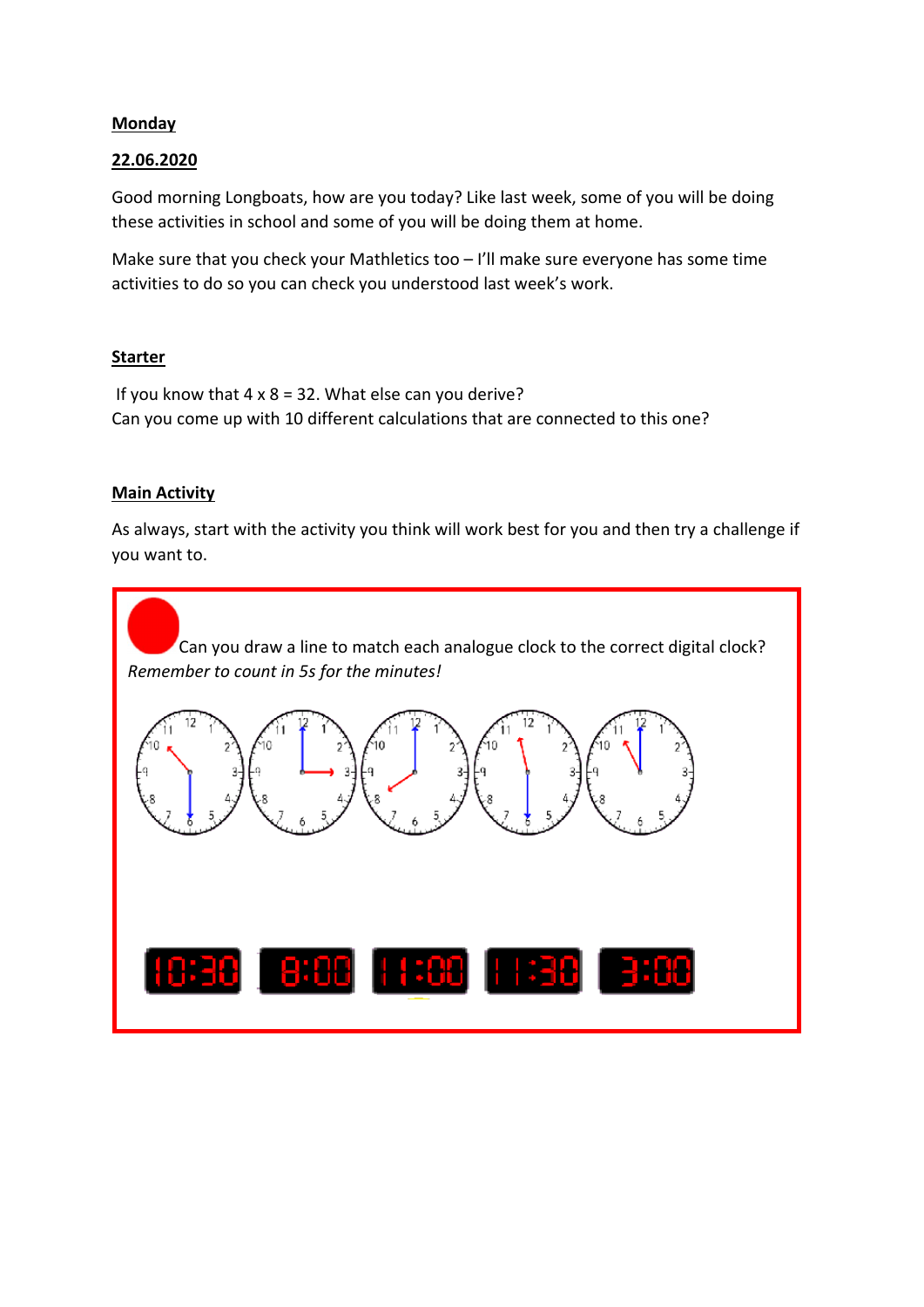We are going to think about elapsed time this week. That means adding on time. It's best to do this by counting on in hours and then in minutes, which is a bit like partitioning.

![](_page_1_Picture_1.jpeg)

1. This is the time when Erica left the house to go on holiday. It took her 2 ½ hours to get to her destination. What time did she arrive?

![](_page_1_Picture_3.jpeg)

2. Rhys went to sleep at this time in the evening. He slept for 9 hours. What time was it when he woke up?

![](_page_1_Picture_5.jpeg)

3. Ross started making a birthday cake at this time in the afternoon. It took 3 hours and 10 minutes to mix and bake the cake. What time was it finished?

![](_page_1_Picture_7.jpeg)

4. Maria's late night train departed from Glasgow at this time on Monday night. It will take 7 hours and 15 minutes for it to arrive in London. What day and time will she get to London?